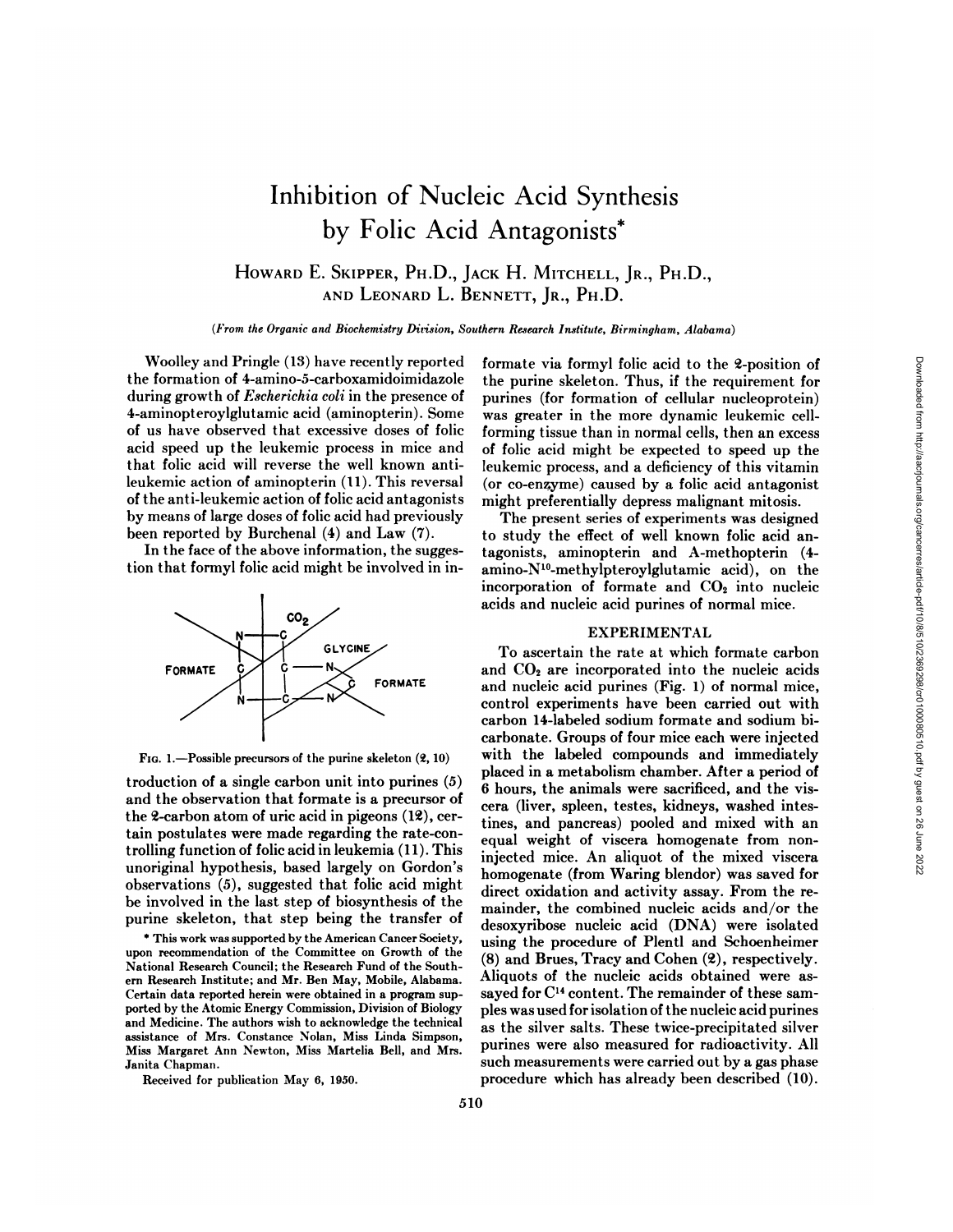**In additional experiments, mice (groupsof4each)** have been injected daily with the maximum toler ated dose of aminopterin or A-methopterin for 6 days; on the seventh day these mice were given an  $LD_{50}$  dose of the anti-folic acid compound and were then injected with HC<sup>14</sup>OONa (1.4  $\mu$ c.) or NaHC<sup>14</sup>O<sub>3</sub> (11.8  $\mu$ c.), immediately placed in a metabolism chamber, and at 6 hours the pooled viscera subjected to the isolation procedures men tioned above. The objective of these experiments has been, of course, to observe the effect of folie acid antagonists on the incorporation of formate and  $CO<sub>2</sub>$  into the nucleic acid purines. The results obtained are set down in Tables 1 and 2. All values have been multiplied by 2 to correct for addition of inactive viscera homogenate.

# DISCUSSION

**It seems apparent from the data presented in** Tables 1 and 2 that the multiple injection of nor mal mice with a folie acid antagonist (aminopterin or A-methopterin) profoundly decreases the rate of synthesis of nucleic acids. The fact that admin istration of aminopterin did not inhibit  $CO<sub>2</sub>$  fixation into the control tissue suggests that the nu cleic acid effect may be a somewhat specific in hibition, at least within the period involved. Car bon dioxide is now considered a member of the

or nucleic acid purine synthesis was observed. This might be considered preliminary evidence that multiple injections of the folie acid antago nists are necessary to produce a folie acid de ficiency which, in turn, is responsible for the fail ure in purine synthesis. The folie acid antagonists in question reduced the specific activity of the viscera of formate-injected mice by only about 25 per cent, while incorporation of formate carbon into nucleic acid purines was reduced almost 15-

### TABLE 1

#### THE EFFECT OF AMINOPTERIN ON INCORPORATION OF FORMATE INTO NUCLEIC ACIDS AND NUCLEIC ACID PURINES (1.4  $\mu$ C. INJECTED INTO ALL MICE)

| Experi-<br><b>MENT</b><br>NO.                              | TREATMENT                                | SPECIFIC ACTIVITIES $(\mu c / \text{MOL}$ CARBON)<br>Viscera<br>homogenate | Combined<br>nucleic<br>acids | Combined<br>nucleic acid<br>purines | oaded<br>from               |
|------------------------------------------------------------|------------------------------------------|----------------------------------------------------------------------------|------------------------------|-------------------------------------|-----------------------------|
| 2<br>3                                                     | Control<br>Control<br>Control<br>Control | 8.48<br>4.42<br>5.14<br>5.16                                               | 57.6<br>71.8                 | 138.4<br>176.8                      | http://aacrjournals.org/car |
| <b>AVERAGE</b><br>Aminopterin*<br>5<br>A-methopterint<br>6 |                                          | 5.8<br>4.32<br>4.4                                                         | 64.7<br>6.20<br>47           | 157.6<br>10.82<br>9.17              |                             |

\* Mice injected at the level of 0.23 mg/kg on I, 2, 3, 4, 5, and 7 days and at the level of 8.33 mg/kg on the eighth day (immediately before injection of active formate).

t Mice injected at the level of 3 mg/kg on 1, 2, 3, 4, 5, and 7 days and at the level of 90 mg/kg on the eighth day (immediately before injection of active formate).

#### TABLE 2

THE EFFECT OF AMINOPTERIN ON INCORPORATION OF C<sup>14</sup> FROM NAHC<sup>14</sup>O<sub>3</sub> INTO NUCLEIC ACIDS AND NUCLEIC ACID PURINES (11.8  $\mu$ C. INJECTED INTO ALL ANIMALS)

|                  |                  | SPECIFIC ACTIVITIES $(\mu c / MOL$ CARBON) |            |             |              |             |  |  |
|------------------|------------------|--------------------------------------------|------------|-------------|--------------|-------------|--|--|
| Experi-          |                  |                                            | Combined   |             | Combined     |             |  |  |
| <b>MENT</b>      |                  | <b>Viscera</b>                             | nucleic    |             | nucleic acid | DNA purines |  |  |
| NO.              | <b>TREATMENT</b> | homogenate                                 | acids      | <b>DNA</b>  | purines      |             |  |  |
| 7                | Control          | 0.68                                       |            |             |              | 1.41(0.48)  |  |  |
| 8                | Control          | 0.77                                       |            |             |              | 1.76(0.44)  |  |  |
| $\boldsymbol{9}$ | Control          | 0.90                                       | 1.65(0.54) | 1.95(0.46)  |              | 2.10(0.44)  |  |  |
| 10               | Control          | 0.71                                       | 2.32(0.31) | 2.22(0.32)  |              |             |  |  |
| 11               | Control          | 0.98                                       | 2.50(0.35) |             | 3.27(0.3)    |             |  |  |
| 12               | Control          | 0.99                                       |            | 2.63(0.38)  |              |             |  |  |
| <b>AVERAGE</b>   |                  | 0.87                                       |            |             |              |             |  |  |
| 13               | Aminopterin*     | 0.88                                       | 1.71(0.52) | 1.236(0.71) |              | 2.20(0.40)  |  |  |
| 14               | Aminopterint     | 1.32                                       | 1.05(1.26) |             | 0.54(2.45)   |             |  |  |

\* A single injection of 8.33 mg/kg immediately before administration of NaHC14Oa.

t Injection at the level of 0.23 mg/kg on 1, 2, 3, 4, 5, and 7 days and at the level of 8.33 on the eighth day (immediately before administration of NaHC<sup>14</sup>O<sub>3</sub>).

NOTE: The values in parentheses are the ratios of the specific activities of original viscera homogenate to the various fractions isolated therefrom.

pool of glycogen precursors and is known to be rapidly incorporated into amino acids and fats. Thus, over-all tissue  $CO<sub>2</sub>$  fixation serves as a sensitive rate index for a number of metabolic proc esses. In Experiment No. 13, where a single injec tion of aminopterin (an  $LD_{50}$  dose) was administered to mice immediately before injection of  $NaHCl<sup>4</sup>O<sub>3</sub>$ , no significant decrease in nucleic acid fold. The decrease in incorporation of  $CO<sub>2</sub>$  into nucleic acid purines following treatment with folie acid antagonists is interpreted to indicate that  $CO<sub>2</sub>$  is incorporated into a purine precursor which, because of the purine inhibition accompanying treatment with these compounds, is never com pleted and thus never enters into purine anabolism.